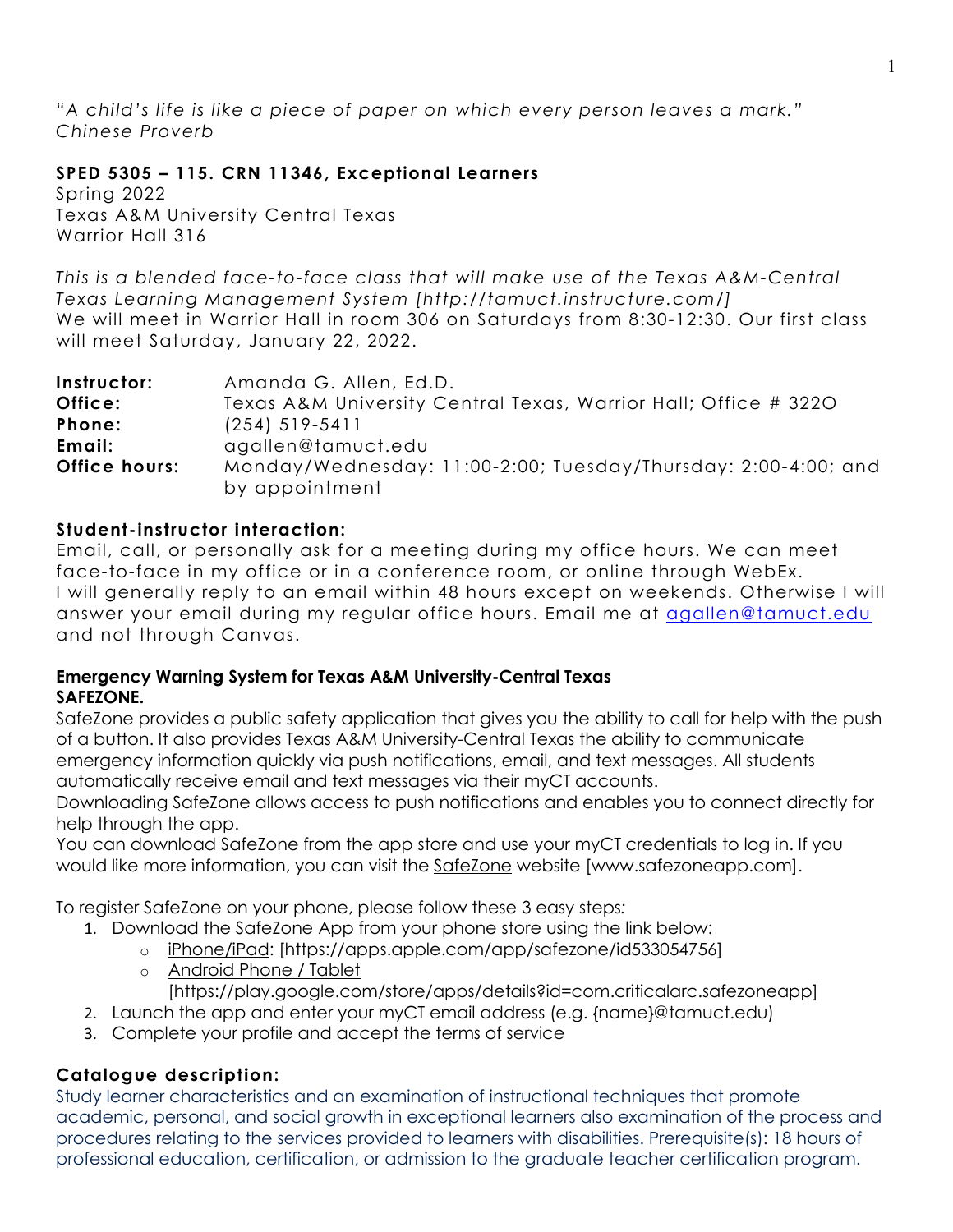### **Course Objective:**

Students will develop an awareness of the legal aspects of special education as well as students who receive special education services and those services.

## **Student Learning Outcomes**

Upon completion of this course, the student will:

- 1. Identify the types, characteristics, and strategies of and for students with disabilities.
- 2. Identify the role of related services in the education of students with disabilities.
- 3. Identify federal and state laws and rules related to special education.
- 4. Demonstrate knowledge of the development and implementation of IEP's for students with disabilities.
- 5. Analyze environmental influences on students' achievement and socialization.
- 6. Demonstrate a knowledge of critical issues in special education.

## **Standards:**

*Special education and other standards and competencies are found at the end of the syllabus*

## **RESOURCES**

### **Required text**

Boyle, J. & Scanlon, D. (2019). Methods and strategies for teaching students with high incidence disabilities (2<sup>nd</sup> ed.). Cengage.

## **Assessment Components**

## *Quizzes, MindTap, etc.* **(40 pts.) SLO 1-5**

Complete quizzes on material covered in the chapters and covered in class. Some quizzes and activities will be in MindTap.

## *Writing Workshop (15)* **SLO 5 & 6**

Complete a writing product according to the Writing Workshop. During the process, peers will develop objectives to improve and enrich others' products.

### **Chapter/topic presentations** *(10 pts.)* **SLO 1 - 5**

Research and present a chapter from the text. A rubric and further instructions will be provided.

### *Films (2 @ 5 pts.)* **SLO 1-5**

Watch and reflect on the following films, *F.A.T. City. It's So Much Work to Be Your Friend* Prompts and a rubric will be provided in Canvas.

## *Final reflective paper (15 pts.)* **SLO 1-5**

Write a 3-4 page essay reflecting on the information learned this semester and how that will impact you as a future teacher. How will it change your instructional planning? How will it change your advocacy for students who may have a disability but are not yet identified or diagnosed.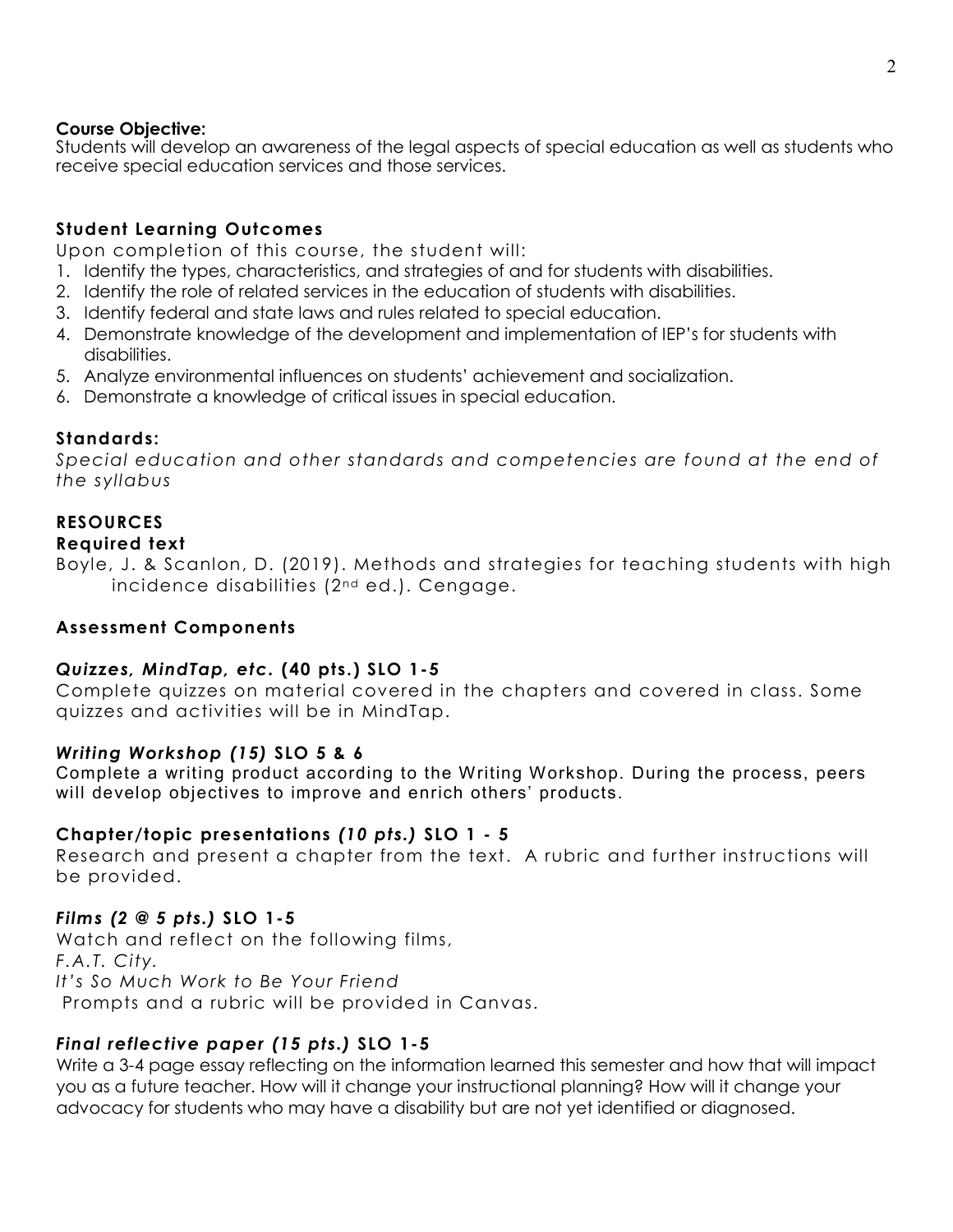## *Professionalism (10 pts.)*

Professionalism includes but is not limited to

- Attending class
- Being prepared for class by reading the chapters
- Actively participating in class
- Completing and submitting assignments on time
- Communicating appropriately with your professors, your colleagues, and other professionals at the appropriate times and in a timely manner
- Following the TExES Code of Ethics and the TAMUCT Student Code of Ethics and the the standards, policies, and requirements stated throughout the syllabus.

### *Most work will be word-processed and double-spaced***.** *Use person-first language* **in all documentation. (State the person before the disability. (***student with a disability* rather than *the disabled student) Use correct grammar, mechanics, structure, and clarity.* **Points will be deducted for these errors.**

| Assignment             | <b>Points</b> | <b>Grading Scale</b> |
|------------------------|---------------|----------------------|
| Quizzes, MindTap, etc. | 40            | $90 - 100 - A$       |
| Chapter presentations  | 10            | $80 - 89 - B$        |
| Writing Workshop       | -5            | $70-79 - C$          |
| F.A.T. City            | 10            | $60 - 69 - D$        |
| Final reflection paper | -5            | $59$ F               |
| Professionalism        | 10            |                      |
| <b>TOTAL</b>           | 100           |                      |

### **Posting of Grades**

Grades will be posted on Canvas.

\*If your computer or other device is being defiant, eating your homework, or exhibiting other inappropriate behaviors, use the TAMUCT computer lab, the TAMUCT library, or a local library to complete your assignments or attend class. You may also email copies of assignments to me, or print hard copies of your assignments and bring them to me if necessary. All media are due on the same day at the same time.

#### **Grading Policies: Late Work:**

The professor will deduct 10% of the possible points if an assignment is past due. Ten percent will be deducted each additional day the assignment is late. Supplemental assignments are not available. Be aware of the time and date each assignment is due.

Late work will be accepted without penalty only under extreme extenuating circumstances. This information will be communicated to the professor in a timely manner (no more than two days after the due date) and directly from the student who will be or who is absent. The professor will not accept information from another student. If extenuating circumstances prevent a student from completing an assignment(s) by the due date, medical or other documentation is required.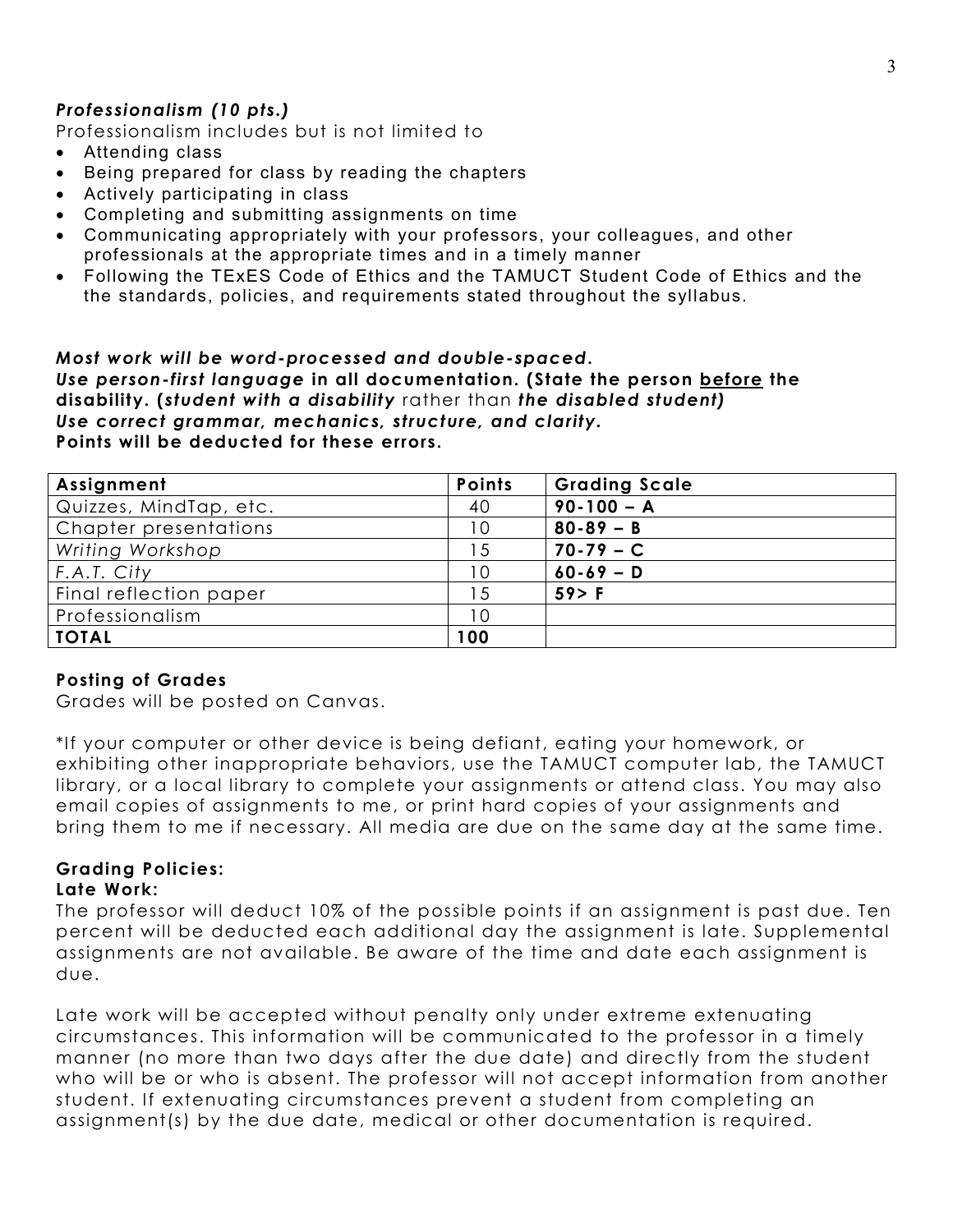#### **COURSE OUTLINE AND UNIVERSITY CALENDAR Complete Course Calendar**

*The course calendar is on a separate Canvas page.*

## **Important University Dates**

The following link will take you to the current Academic Calendar. You will need to cut and paste the link into your browser.

*<https://www.tamuct.edu/registrar/academic-calendar.html>*

# **TECHNOLOGY REQUIREMENTS AND SUPPORT:**

## **Technology Requirements**

This course will use the A&M-Central Texas Instructure Canvas learning management system. We strongly recommend the latest versions of Chrome or Firefox browsers. Canvas no longer supports any version of Internet Explorer.

Logon to A&M-Central Texas Canvas [https://tamuct.instructure.com/] or access Canvas through the TAMUCT Online link in myCT [https://tamuct.onecampus.com/]. You will log in through our Microsoft portal.

Username: Your MyCT email address. Password: Your MyCT password

# **Canvas Support**

Use the Canvas Help link, located at the bottom of the left-hand menu, for issues with Canvas. You can select "Chat with Canvas Support," submit a support request through "Report a Problem," or call the Canvas support line: 1-844-757-0953.

For issues related to course content and requirements, contact your instructor.

# **Online Proctored Testing**

A&M-Central Texas uses Proctorio for online identity verification and proctored testing. This service is provided at no direct cost to students. If the course requires identity verification or proctored testing, the technology requirements are: Any computer meeting the minimum computing requirements, plus web camera, speaker, and microphone (or headset). Proctorio also requires the Chrome web browser with their custom plug in.

Other Technology Support

For log-in problems, students should contact Help Desk Central 24 hours a day, 7 days a week

Email: [helpdesk@tamu.edu](mailto:helpdesk@tamu.edu)

Phone: (254) 519-5466 [Web Chat:](http://hdc.tamu.edu/) [http://hdc.tamu.edu] *Please let the support technician know you are an A&M-Central Texas student.*

# **UNIVERSITY RESOURCES, PROCEDURES, AND GUIDELINES**

# **Drop Policy**

If you discover that you need to drop this class, you must complete the [Drop Request](https://dynamicforms.ngwebsolutions.com/casAuthentication.ashx?InstID=eaed95b9-f2be-45f3-a37d-46928168bc10&targetUrl=https%3A%2F%2Fdynamicforms.ngwebsolutions.com%2FSubmit%2FForm%2FStart%2F53b8369e-0502-4f36-be43-f02a4202f612) Dynamic Form through Warrior Web.

[https://dynamicforms.ngwebsolutions.com/casAuthentication.ashx?InstID=eaed95b9 -f2be-45f3-a37d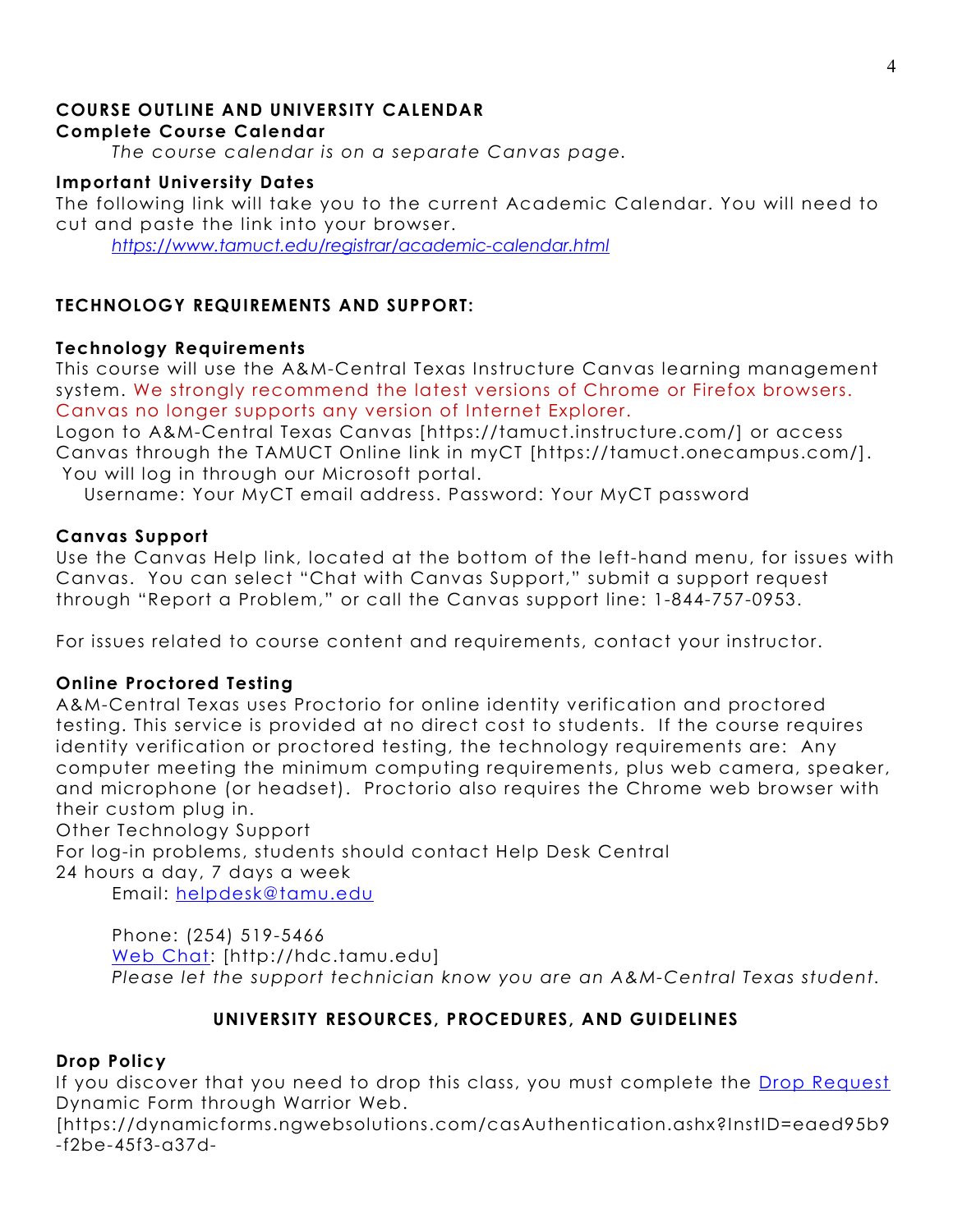46928168bc10&targetUrl=https%3A%2F%2Fdynamicforms.ngwebsolutions.com%2FSubm it%2FForm%2FStart%2F53b8369e-0502-4f36-be43-f02a4202f612].

Faculty cannot drop students; this is always the responsibility of the student. The Registrar's Office will provide a deadline on the Academic Calendar for which the form must be completed. Once you submit the completed form to the Registrar's Office, you must go into Warrior Web and confirm that you are no longer enrolled. If you still show as enrolled, FOLLOW-UP with the Registrar's Office immediately. You are to attend class until the procedure is complete to avoid penalty for absence. Should you miss the drop deadline or fail to follow the procedure, you will receive an F in the course, which may affect your financial aid and/or VA educational benefits.

## **Academic Integrity**

Texas A&M University-Central Texas values the integrity of the academic enterprise and strives for the highest standards of academic conduct. A&M-Central Texas expects its students, faculty, and staff to support the adherence to high standards of personal and scholarly conduct to preserve the honor and integrity of the creative community. Any deviation by students from this expectation may result in a failing grade for the assignment and potentially a failing grade for the course. All academic misconduct concerns will be referred to the Office of Student Conduct. When in doubt on collaboration, citation, or any issue, please contact your instructor before taking a course of action.

For more [information](https://nam04.safelinks.protection.outlook.com/?url=https%3A%2F%2Fwww.tamuct.edu%2Fstudent-affairs%2Fstudent-conduct.html&data=04%7C01%7Clisa.bunkowski%40tamuct.edu%7Ccfb6e486f24745f53e1a08d910055cb2%7C9eed4e3000f744849ff193ad8005acec%7C0%7C0%7C637558437485252160%7CUnknown%7CTWFpbGZsb3d8eyJWIjoiMC4wLjAwMDAiLCJQIjoiV2luMzIiLCJBTiI6Ik1haWwiLCJXVCI6Mn0%3D%7C1000&sdata=yjftDEVHvLX%2FhM%2FcFU0B99krV1RgEWR%2BJ%2BhvtoR6TYk%3D&reserved=0) regarding the Student Conduct process,

[https://www.tamuct.edu/student-affairs/student-conduct.html]. Paste into your browser. Click on Code of Student Conduct under Important Documents.

If you know of potential honor violations by other students, you may submit a [report,](https://nam04.safelinks.protection.outlook.com/?url=https%3A%2F%2Fcm.maxient.com%2Freportingform.php%3FTAMUCentralTexas%26layout_id%3D0&data=04%7C01%7Clisa.bunkowski%40tamuct.edu%7Ccfb6e486f24745f53e1a08d910055cb2%7C9eed4e3000f744849ff193ad8005acec%7C0%7C0%7C637558437485262157%7CUnknown%7CTWFpbGZsb3d8eyJWIjoiMC4wLjAwMDAiLCJQIjoiV2luMzIiLCJBTiI6Ik1haWwiLCJXVCI6Mn0%3D%7C1000&sdata=CXGkOa6uPDPX1IMZ87z3aZDq2n91xfHKu4MMS43Ejjk%3D&reserved=0) [https://cm.maxient.com/reportingform.php?TAMUCentralTexas&layout\_id=0].

# **Academic Accommodations**

At Texas A&M University-Central Texas, we value an inclusive learning environment where every student has an equal chance to succeed and has the right to a barrier-free education. The Warrior Center for Student Success, Equity and Inclusion is responsible for ensuring that students with a disability receive equal access to the university's programs, services and activities. If you believe you have a disability requiring reasonable accommodations, please contact the Office of Access and Inclusion, WH-212; or call (254) 501-5836. Any information you provide is private and confidential and will be treated as such.

For more information, please visit our [Access & Inclusion](https://tamuct.instructure.com/courses/717) Canvas page (log-in required) [https://tamuct.instructure.com/courses/717]

# **Important information for Pregnant and/or Parenting Students**

Texas A&M University-Central Texas supports students who are pregnant and/or parenting. In accordance with requirements of Title IX and related guidance from US Department of Education's Office of Civil Rights, the Dean of Student Affairs' Office can assist students who are pregnant and/or parenting in seeking accommodations related to pregnancy and/or parenting. Students should seek out assistance as early in the pregnancy as possible. For more information, please visit [Student Affairs](https://www.tamuct.edu/student-affairs/index.html)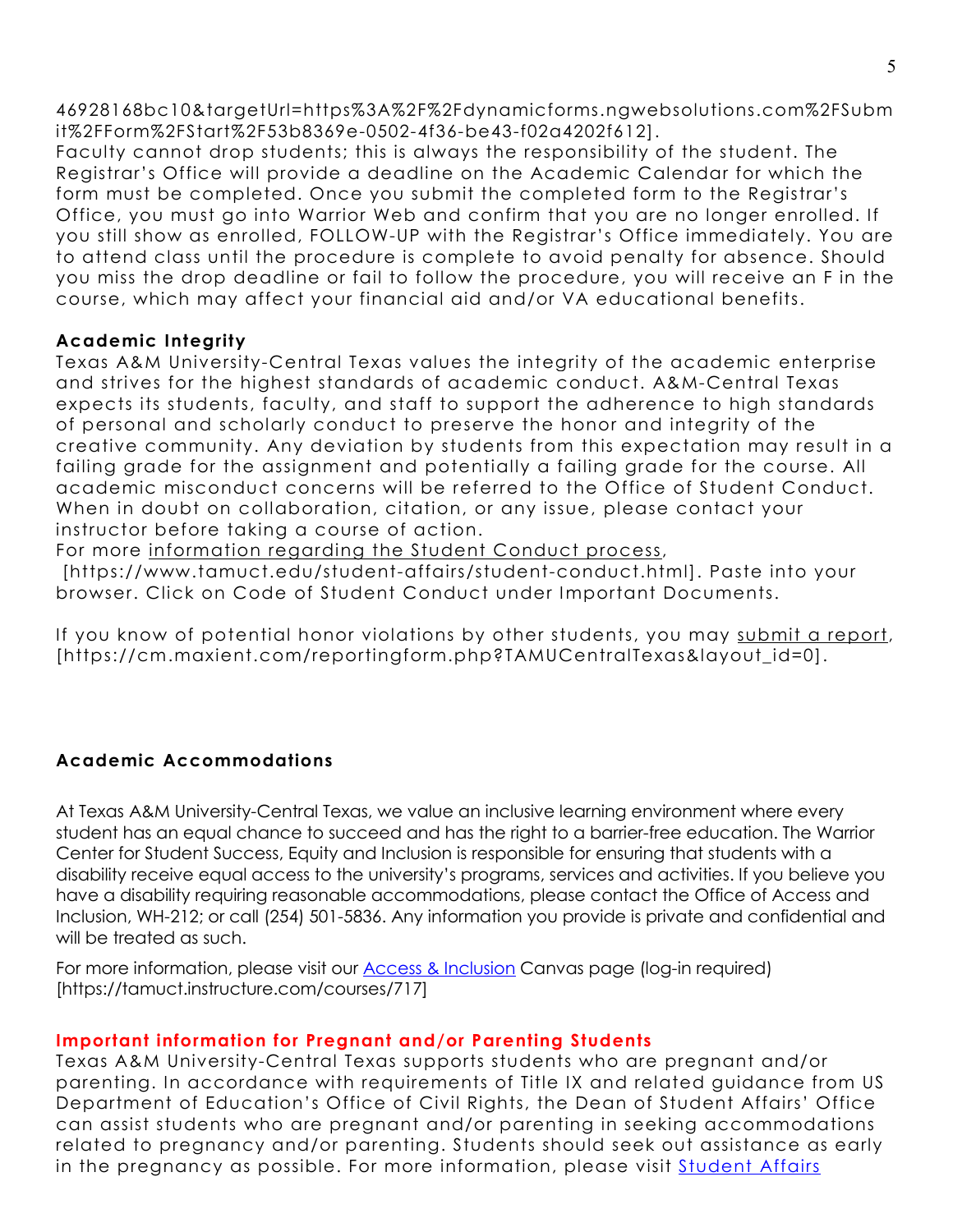[https://www.tamuct.edu/student-affairs/index.html]. Students may also contact the institution's Title IX Coordinator. If you would like to read more about these [requirements and guidelines](http://www2.ed.gov/about/offices/list/ocr/docs/pregnancy.pdf) online, please visit the website [http://www2.ed.gov/about/offices/list/ocr/docs/pregnancy.pdf].

Title IX of the Education Amendments Act of 1972 prohibits discrimination on the basis of sex and gender–including pregnancy, parenting, and all related conditions. A&M-Central Texas is able to provide flexible and individualized reasonable accommodation to pregnant and parenting students. All pregnant and parenting students should contact the Associate Dean in the Division of Student Affairs at (254) 501-5909 to seek out assistance. Students may also contact the University's Title IX Coordinator.

# **Tutoring**

Tutoring is available to all A&M-Central Texas students, both virtually and in-person. Student success coaching is available online upon request.

If you have a question, are interested in becoming a tutor, or in need of success coaching contact the Warrior Center for Student Success, Equity and Inclusion at (254) 501-5836, visit the Warrior Center at 212 Warrior Hall, or by emailing [WarriorCenter@tamuct.edu.](mailto:WarriorCenter@tamuct.edu)

To schedule tutoring sessions and view tutor availability, please visit Tutor [Matching](https://tutormatchingservice.com/TAMUCT) [Services](https://tutormatchingservice.com/TAMUCT) [https://tutormatchingservice.com/TAMUCT] or visit the Tutoring Center in 111 Warrior Hall. Chat live with a remote tutor 24/7 for almost any subject from on your computer! Tutor.com is an online tutoring platform that enables A&M-Central Texas students to log in and receive online tutoring support at no additional cost. This tool provides tutoring in over 40 subject areas except writing support. Access Tutor.com through Canvas.

# **University Writing Center**

University Writing Center: Located in Warrior Hall 416, the University Writing Center (UWC) at Texas A&M University–Central Texas (A&M–Central Texas) is a free service open to all A&M–Central Texas students. For the Fall 2021 semester, the hours of operation are from 10:00 a.m.-5:00 p.m. Monday thru Thursday in Warrior Hall 416 (with online tutoring available every hour as well) with satellite hours available online only Monday thru Thursday from 6:00-9:00 p.m. and Saturday 12:00-3:00 p.m.

Tutors are prepared to help writers of all levels and abilities at any stage of the writing process. While tutors will not write, edit, or grade papers, they will assist students in developing more effective composing practices. By providing a practice audience for students' ideas and writing, our tutors highlight the ways in which they read and interpret students' texts, offering guidance and support throughout the various stages of the writing process. In addition, students may work independently in the UWC by checking out a laptop that runs the Microsoft Office suite and connects to WIFI, or by consulting our resources on writing, including all of the relevant style guides. Whether you need help brainstorming ideas, organizing an essay, proofreading, understanding proper citation practices, or just want a quiet place to work, the UWC is here to help!

Students may arrange a one-to-one session with a trained and experienced writing tutor by making an appointment via WCOnline at https://tamuct.mywconline.com/. In addition, you can email Dr. Bruce Bowles Jr. at bruce.bowles@tamuct.edu if you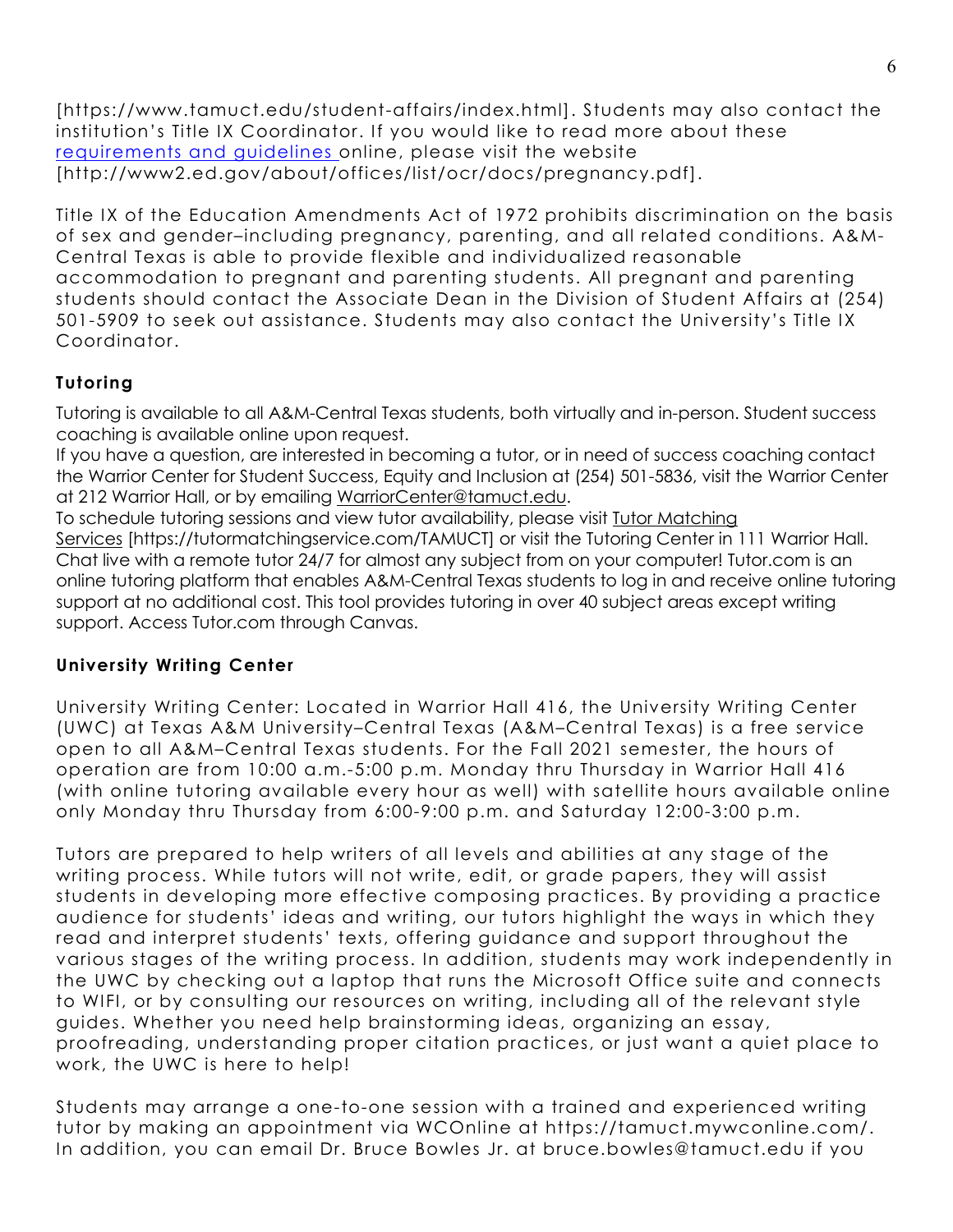have any questions about the UWC, need any assistance with scheduling, or would like to schedule a recurring appointment with your favorite tutor by making an appointment via WCOnline at https://tamuct.mywconline.com/. In addition, you can email Dr. Bruce Bowles Jr. at bruce.bowles@tamuct.edu if you have any questions about the UWC, need any assistance with scheduling, or would like to schedule a recurring appointment with your favorite tutor.

### **University Library**

The University Library provides many services in support of research across campus and at a distance. We offer over 200 electronic databases containing approximately 250,000 eBooks and 82,000 journals, in addition to the 85,000 items in our print collection, which can be mailed to students who live more than 50 miles from campus. Research guides for each subject taught at A&M-Central Texas are available through our website to help students navigate these resources. On campus, the library offers technology including cameras, laptops, microphones, webcams, and digital sound recorders.

Research assistance from a librarian is also available 24 hours a day through our online chat service, and at the reference desk when the library is open. Research sessions can be scheduled for more comprehensive assistance, and may take place on Skype or in-person at the library. Assistance may cover many topics, including how to find articles in peer-reviewed journals, how to cite resources, and how to piece together research for written assignments.

Our 27,000-square-foot facility on the A&M-Central Texas main campus includes student lounges, private study rooms, group work spaces, computer labs, family areas suitable for all ages, and many other features. Services such as interlibrary loan, TexShare, binding, and laminating are available. The library frequently offers workshops, tours, readings, and other events. For more information, please visit our Library [website](https://tamuct.libguides.com/index) [http://tamuct.libguides.com/index].

## **A Note about Sexual Violence at A&M-Central Texas**

Sexual violence is a serious safety, social justice, and public health issue. The university offers support for anyone struggling with these issues. University faculty are mandated reporters, so if someone discloses that they were sexually assaulted (or a victim of Domestic/Dating Violence or Stalking) while a student at TAMUCT, faculty members are required to inform the Title IX Office. If you want to discuss any of these issues confidentially, you can do so through Student Counseling (254-501-5955) located on the second floor of Warrior Hall (207L).

Sexual violence can occur on our campus because predators often feel emboldened, and victims often feel silenced or shamed. It is incumbent on ALL of us to find ways to actively create environments that tell predators we don't agree with their behaviors and tell survivors we will support them. Your actions matter. Don't be a bystander; be an agent of change. For additional information on campus policy and resources visit the [Title IX webpage](https://www.tamuct.edu/compliance/titleix.html)

[\[https://www.tamuct.edu/compliance/titleix.html\]](https://www.tamuct.edu/compliance/titleix.html).

## **Behavioral Intervention**

Texas A&M University-Central Texas cares about the safety, health, and well-being of its students, faculty, staff, and community. If you are aware of individuals for whom you have a concern, please make a referral to the Behavioral Intervention Team.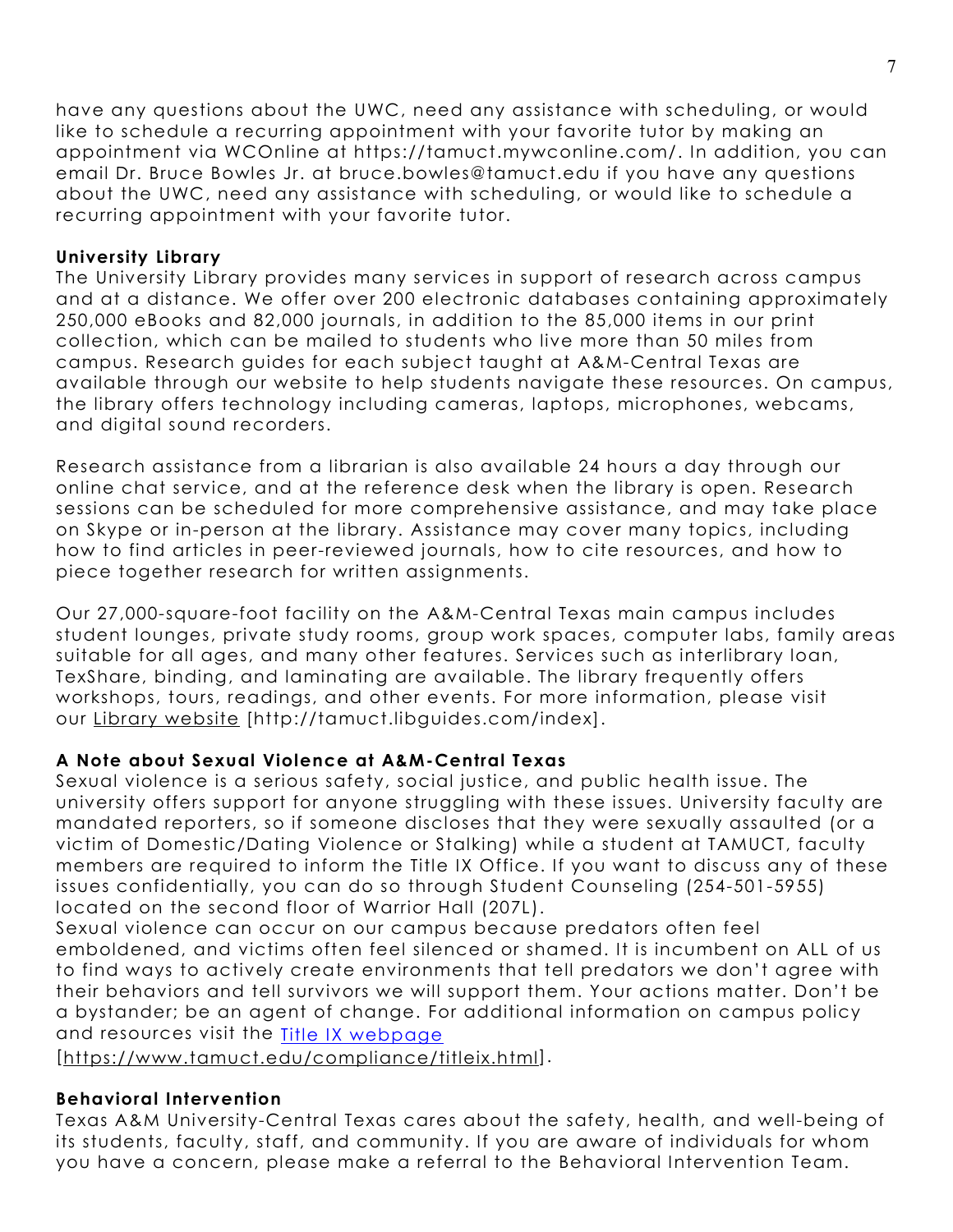Referring your concern shows you care. You can complete the [referral](https://cm.maxient.com/reportingform.php?TAMUCentralTexas&layout_id=2) online [https://cm.maxient.com/reportingform.php?TAMUCentralTexas&layout\_id=2]. Anonymous referrals are accepted. Please see the **Behavioral Intervention Team** website for more information [https://www.tamuct.edu/student-affairs/bat.html]. If a person's behavior poses an imminent threat to you or another, contact 911 or A&M-Central Texas University Police at 254-501-5805.

## **INSTRUCTOR POLICIES**

## **Copyright Notice:**

Students should assume that all course material is copyrighted by the respective author(s). Reproduction of course material is prohibited without consent by the author and/or course instructor. Violation of copyright is against the law and Texas A&M University-Central Texas' Code of Academic Honesty. All alleged violations will be reported to the Office of Student Conduct.

# **Class Policies:** *Attendance & Late Work*

Attendance, punctuality, and participation are required. Being prepared to participate includes completing assigned reading and bringing necessary textbooks, assignments and materials to class. Remember to bring a positive attitude, a willingness to learn and change your mind.

## **Attendance:**

One but less than two complete class absences will result in a loss of professionalism points and lowering the final points by one letter grade. Two but less than three complete class absences will result in a loss of professionalism points and may result in failure of the class. Two partial absences will equal one absence. Students missing class are responsible for notes, handouts, assignments and any changes in schedules and/or the syllabus.

If a student has extenuating circumstances and contacts me in a timely manner, the absence may be excused. If the student does not communicate to me the reason (generally) for the absence, it will more than likely be considered unexcused. Therefore, please contact me to discuss any absence. Generally, excused absences will require documentation.

## **Late Work:**

The professor will deduct 10% of the possible assigned points if an assignment is past due. Ten percent will be deducted each additional day the assignment is late. Supplemental assignments are not available. Be aware of the time and date each assignment is due.

Late work will be accepted without penalty only under extreme extenuating circumstances. This information will be communicated to the professor in a timely manner (no more than two days after the due date) and directly from the student who will be or who is absent. The professor will not accept information from another student. If extenuating circumstances prevent a student from completing an assignment(s) by the due date, medical or other documentation is required.

# **Uncooperative Technology**

If your computer or other device displays defiant tendencies, eats your homework, or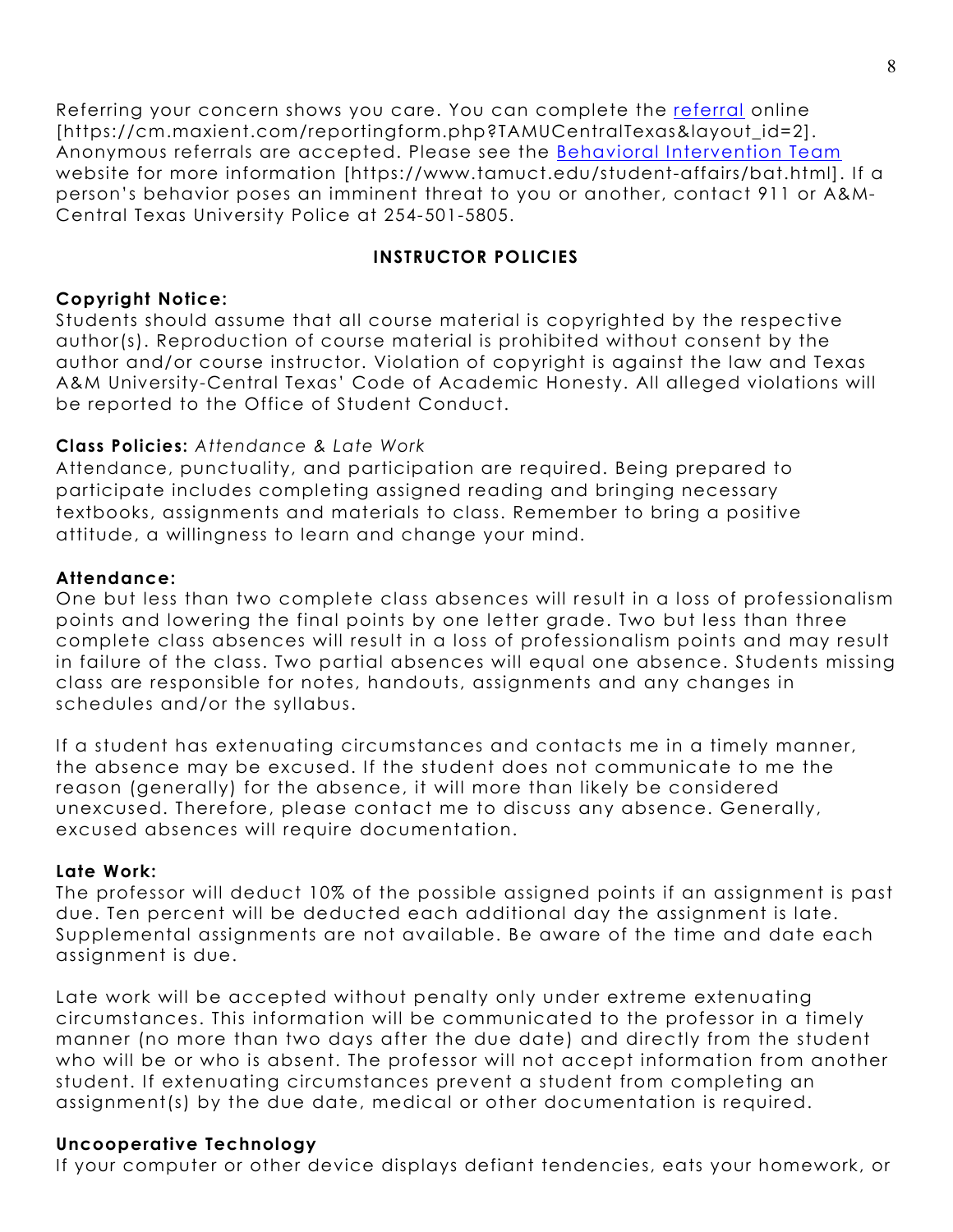exhibits other inappropriate behaviors, use a TAMUCT computer lab, the TAMUCT library, or a local library to complete your assignments. If an assignment is due on Canvas, you may email or print a hard copy of the assignment and send or bring it to me if necessary. All media are due on the required day and time.

### **Academic Integrity:**

The professor will strictly adhere to the University's policy of Academic Integrity.

This syllabus is an overview of the course, a description of the learning tasks, and an explanation of university policy. The professor reserves the right to amend the syllabus during the term.

*Be cognizant of Canvas Announcements and all emails that may indicate changes to the syllabus and the class.*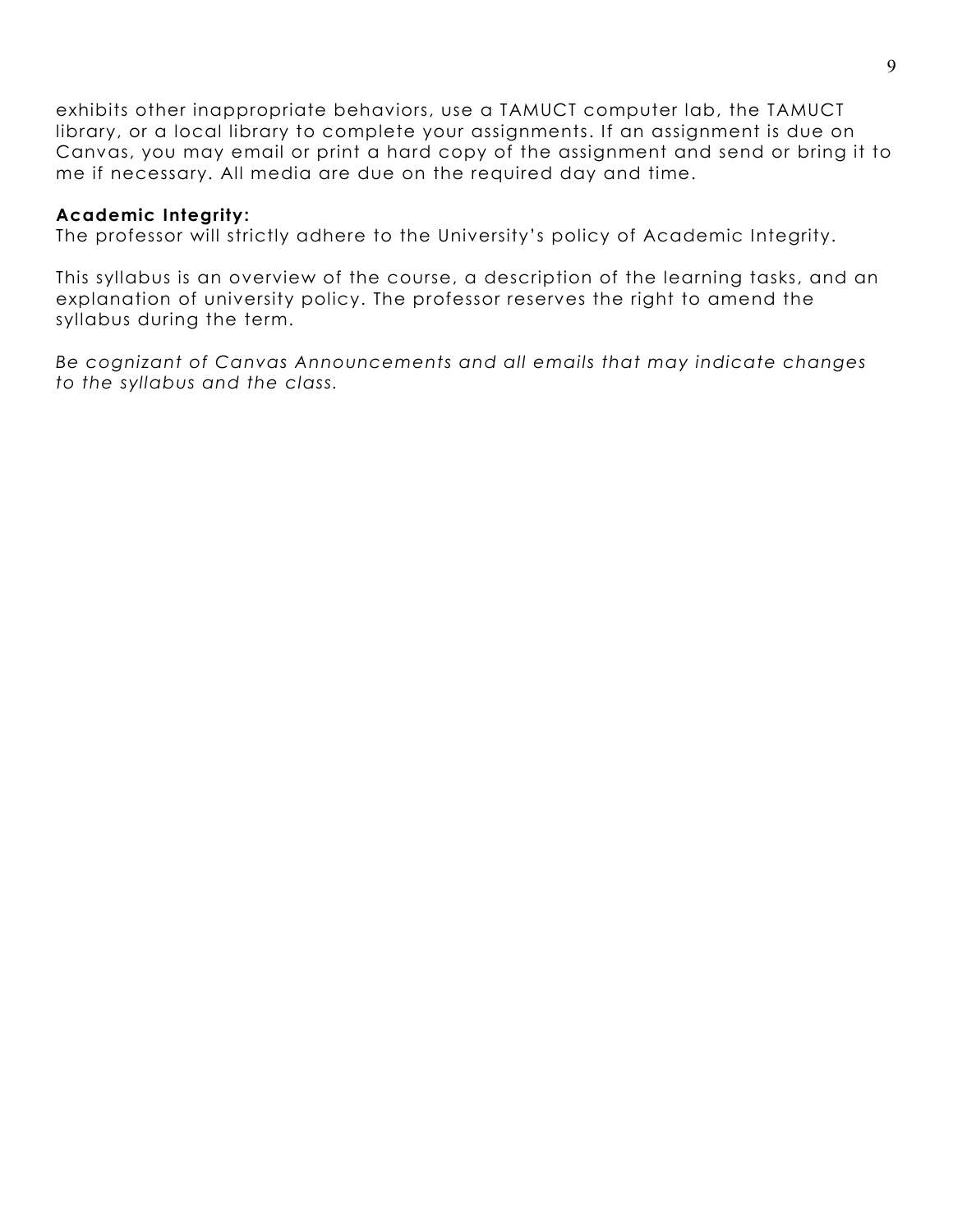# **STANDARDS OF PROFESSIONAL CONDUCT**

Teachers have a responsibility for professional behavior and conduct at all times. The Teacher Education Program at TAMUCT expect high standards of professional conduct during your teacher preparation training and field-based observations. The following categories describe, in general, the expected professionalism.

# **I. Attendance and Punctuality**

Attendance and punctuality are required for all classes, tests, seminars, group meetings, small and large group collaboration, and all field-based experiences.

## **II. Professional Attitude**

Maturity and commitment to the profession of teaching is reflected by your positive attitude. Keeping a positive, professional attitude is crucially important to your course work.

## **III. Professional Communication Skills**

Professionalism in your interactions with public school and university personnel implies (1) active listening, (2) thoughtful responses, (3) appropriate written and oral communication skills, and (4) active participation in class and field-based observations. Assuming full professional responsibility also means contributing to small and large group interactions, planning sessions, and assuming an active role in your professional development when appropriate.

Your professional behaviors communicate your integrity and character. These professional behaviors include how well you articulate your ideas and beliefs in facilitating instruction, the speech you use, the interactions with your peers, compliance with the school district dress and appearance guidelines, and the highest respect for teacher-student relationships.

It is extremely important to respect and honor the confidentiality of all interactions with school districts, administrators, teachers, and students during your pre-practicum experience.

## **IV. Honesty and Ethical Behavior Reflecting good Character**

It is imperative that you do not undermine your personal integrity in any way nor project that appearance in any situation.